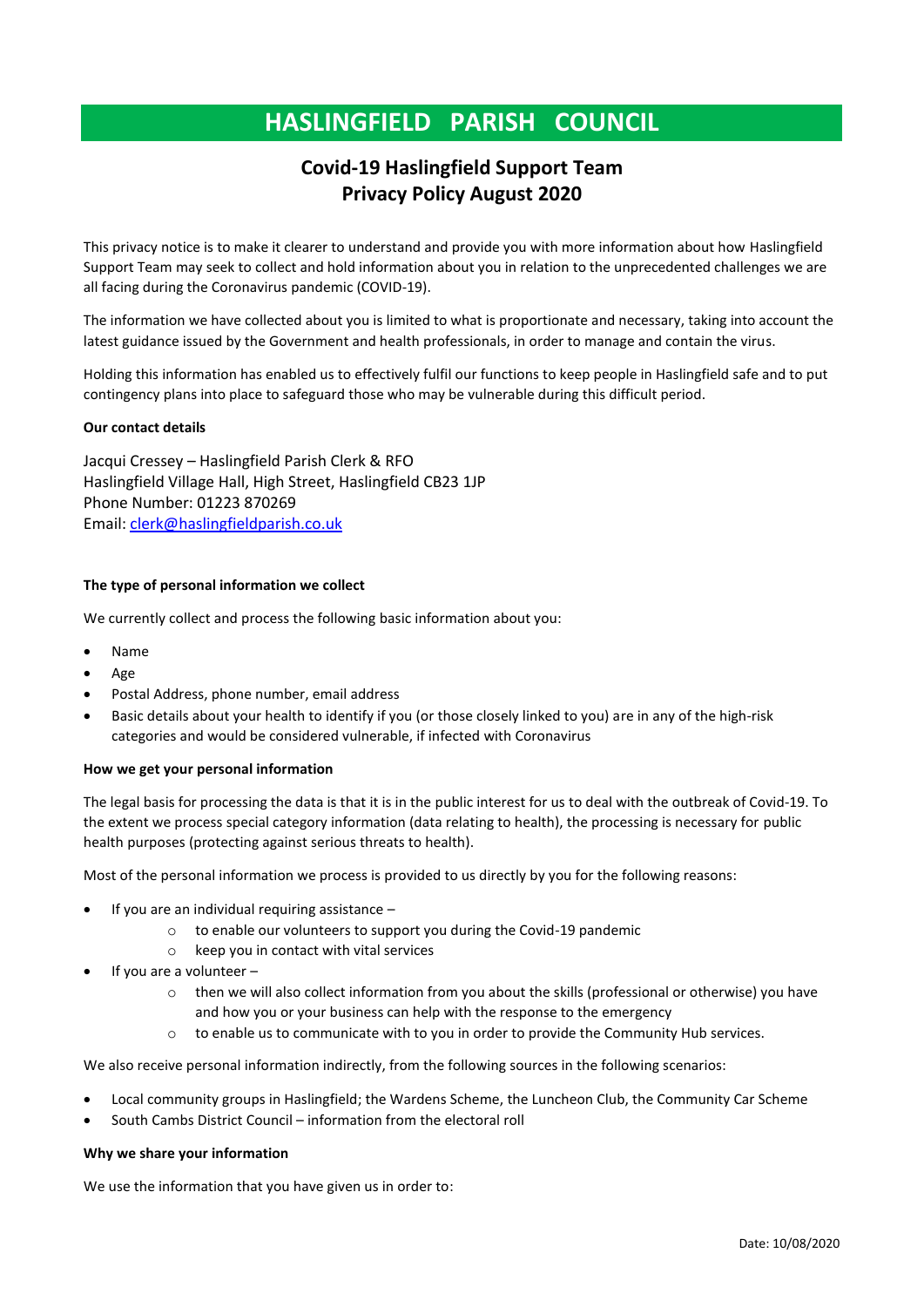- Identify those in higher risk groups to offer them support such as food collection, medical collection and deliveries
- Co-ordinate volunteer services
- This list may change depending on the needs of the response efforts however any use of data will be proportionate and necessary for the delivery of those efforts.

#### **Who will we share your information with?**

If you are a volunteer or are using the Haslingfield Support Team service, we may share information with:

- South Cambs District Council
- Haslingfield Support Team volunteers
- Haslingfield Wardens Scheme

We will not share your information with anyone else unless required to do so under additional legal requirements, for example to assist the government in containing the spread of Covid-19. This may be where we are required to do so by law, to safeguard public safety, and in risk of harm or emergency situations.

Information will not be shared with other organisations for any other non-related purposes.

Any information which is shared will only be shared on a need to know basis, with appropriate individuals. Only the minimum information for the purpose will be shared.

#### **How long will we retain your personal data?**

We will only keep your information for as long as it necessary, taking into account of Government advice and the ongoing risk presented by Coronavirus. At a minimum the information outlined in this privacy notice will be kept for the duration of the COVID 19 response.

Information provided in relation to this outbreak of Coronavirus will **not** be used for any other purpose, including to be held within personnel files 'just in case' it may be needed again after the end of the pandemic.

When the information is no longer needed for this purpose, it will be securely deleted.

#### **How we store your personal information**

Your information is securely stored in a password secured electronic file on the Parish Clerk's Laptop

#### **Your data protection rights**

Under data protection law, you have rights including:

**Your right of access** - You have the right to ask us for copies of your personal information.

**Your right to rectification** - You have the right to ask us to rectify personal information you think is inaccurate. You also have the right to ask us to complete information you think is incomplete.

**Your right to erasure** - You have the right to ask us to erase your personal information in certain circumstances.

**Your right to restriction of processing** - You have the right to ask us to restrict the processing of your personal information in certain circumstances.

**Your right to object to processing** - You have the the right to object to the processing of your personal information in certain circumstances.

**Your right to data portability** - You have the right to ask that we transfer the personal information you gave us to another organisation, or to you, in certain circumstances.

You are not required to pay any charge for exercising your rights. If you make a request, we have one month to respond to you.